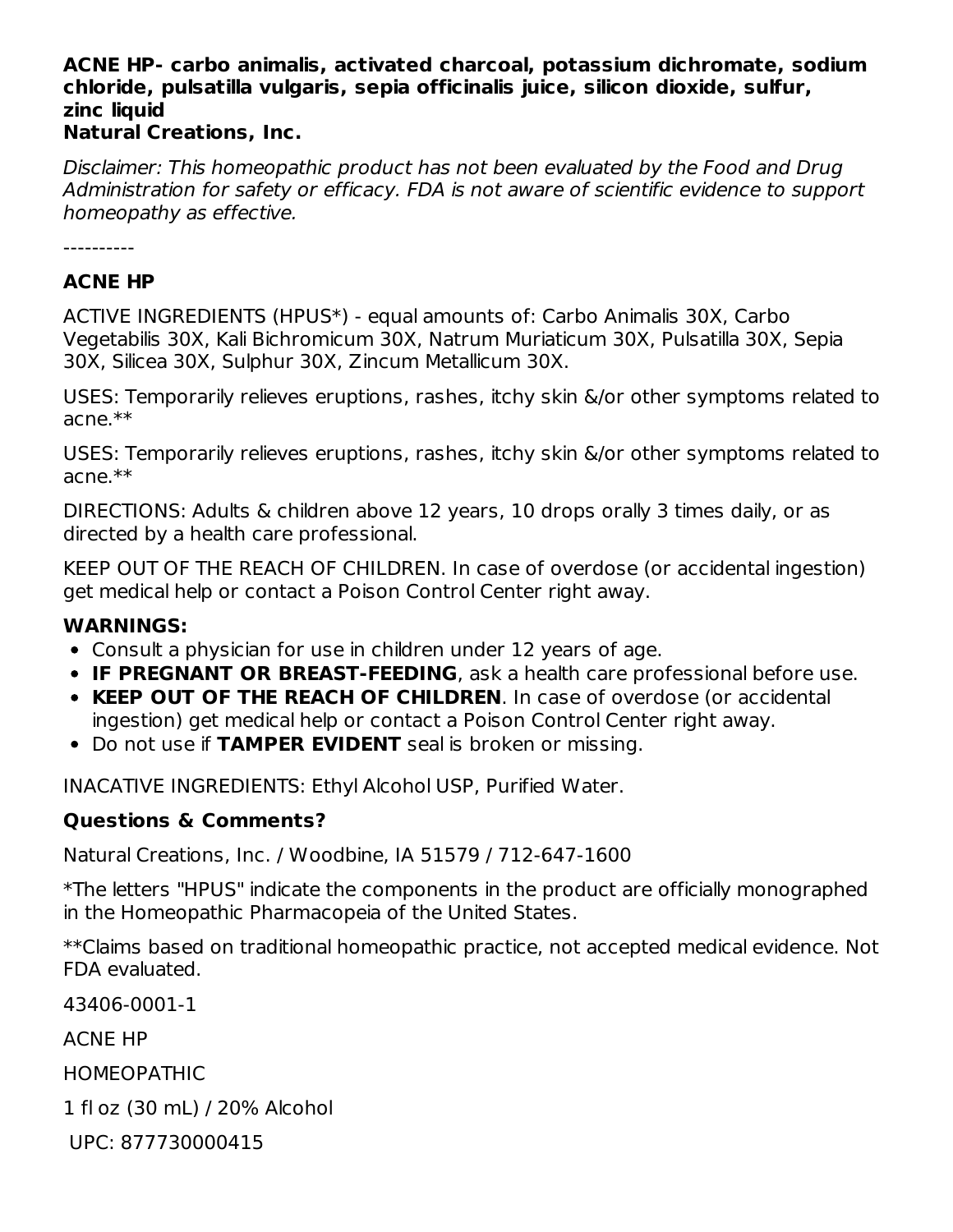|                                             | ACTIVE INGREDIENTS (HPUS*) - equal amounts of: Carbo Animalis 30X, Carbo<br>Vegetabilis 30X, Kali Bichromicum 30X, Natrum Muriaticum 30X, Pulsatilla 30X,<br>Sepia 30X, Silicea 30X, Sulphur 30X, Zincum Metallicum 30X.                                                                                                                                                                                                                                 |
|---------------------------------------------|----------------------------------------------------------------------------------------------------------------------------------------------------------------------------------------------------------------------------------------------------------------------------------------------------------------------------------------------------------------------------------------------------------------------------------------------------------|
| natural                                     | USES: Temporarily relieves eruptions, rashes, itchy skin &/or other symptoms<br>related to acne.**                                                                                                                                                                                                                                                                                                                                                       |
| creatio                                     | DIRECTIONS: Adults & children above 12 years: 10 drops orally 3 times daily,<br>or as directed by a health care professional.                                                                                                                                                                                                                                                                                                                            |
| NDC: 43406-0001-1<br><b>ACNE HP</b>         | <b>WARNINGS:</b><br>*Consult a physician for use in children under 12 years of age.<br>*IF PREGNANT OR BREAST-FEEDING, ask a health care professional before use.<br>*KEEP OUT OF THE REACH OF CHILDREN. In case of overdose (or accidental<br>ingestion) get medical help or contact a Poison Control Center right away.<br>*Do not use if TAMPER EVIDENT seal is broken or missing.<br><b>INACTIVE INGREDIENTS: Ethyl Alcohol USP, Purified Water.</b> |
| <b>HOMEOPATHIC</b>                          | VC81<br><b>QUESTIONS &amp; COMMENTS?</b><br>Natural Creations, Inc. / Woodbine, IA 51579 / 712-647-1600                                                                                                                                                                                                                                                                                                                                                  |
| 1 fl oz (30 mL) / 20% Alcohol<br><b>NON</b> | * The letters "HPUS" indicate the components in the product are officially<br>monographed in the Homeopathic Pharmacopeia of the United States.                                                                                                                                                                                                                                                                                                          |
|                                             | ** Claims based on traditional homeopathic practice, not accepted<br>medical evidence. Not FDA evaluated.                                                                                                                                                                                                                                                                                                                                                |
|                                             |                                                                                                                                                                                                                                                                                                                                                                                                                                                          |

# **ACNE HP**

carbo animalis, activated charcoal, potassium dichromate, sodium chloride, pulsatilla vulgaris, sepia officinalis juice, silicon dioxide, sulfur, zinc liquid

| <b>Product Information</b>     |                |                           |                |
|--------------------------------|----------------|---------------------------|----------------|
| <b>Product Type</b>            | HUMAN OTC DRUG | <b>Item Code (Source)</b> | NDC:43406-0001 |
| <b>Route of Administration</b> | ORAL           |                           |                |

| <b>Active Ingredient/Active Moiety</b>                                                     |                                       |                                |  |
|--------------------------------------------------------------------------------------------|---------------------------------------|--------------------------------|--|
| Ingredient Name                                                                            | <b>Basis of Strength</b>              | <b>Strength</b>                |  |
| <b>CARBO ANIMALIS</b> (UNII: 2790810433) (CARBO ANIMALIS - UNII:2790810433)                | <b>CARBO ANIMALIS</b>                 | 30 [hp_X]<br>in 1 mL           |  |
| <b>ACTIVATED CHARCOAL</b> (UNII: 2P3VWJ3H10) (ACTIVATED CHARCOAL -<br>UNII:2P3VWU3H10)     | ACTIVATED CHARCOAL                    | 30 [hp_X]<br>in $1 \text{ mL}$ |  |
| POTASSIUM DICHROMATE (UNII: T4423S18FM) (DICHROMATE ION -<br>UNII: 9LKY4BFN2V)             | <b>POTASSIUM</b><br><b>DICHROMATE</b> | 30 [hp X]<br>in $1 mL$         |  |
| <b>SODIUM CHLORIDE</b> (UNII: 451W47IQ8X) (CHLORIDE ION - UNII:Q32ZN48698)                 | <b>SODIUM CHLORIDE</b>                | 30 [hp X]<br>in 1 mL           |  |
| PULSATILLA VULGARIS WHOLE (UNII: 176KB35JEV) (ANEMONE PULSATILLA -<br>UNII:176KB35JEV)     | PULSATILLA VULGARIS<br><b>WHOLE</b>   | 30 [hp X]<br>in $1 \text{ mL}$ |  |
| SEPIA OFFICINALIS JUICE (UNII: QDL83WN8C2) (SEPIA OFFICINALIS JUICE -<br>UNII: QDL83WN8C2) | SEPIA OFFICINALIS JUICE               | 30 [hp_X]<br>in $1 \text{ mL}$ |  |
| SILICON DIOXIDE (UNII: ETJ7Z6XBU4) (SILICON DIOXIDE - UNII: ETJ7Z6XBU4)                    | SILICON DIOXIDE                       | 30 [hp X]<br>in $1 \text{ mL}$ |  |
| <b>SULFUR (UNII: 70FD1KFU70) (SULFUR - UNII:70FD1KFU70)</b>                                | <b>SULFUR</b>                         | 30 [hp X]<br>in $1 \text{ mL}$ |  |
| <b>ZINC</b> (UNII: $ 41CSQ7QDS $ ) (ZINC - UNII: $ 41CSQ7QDS $ )                           | <b>ZINC</b>                           | 30 [hp_X]<br>in $1 \text{ mL}$ |  |
|                                                                                            |                                       |                                |  |

**Inactive Ingredients**

**Ingredient Name Strength**